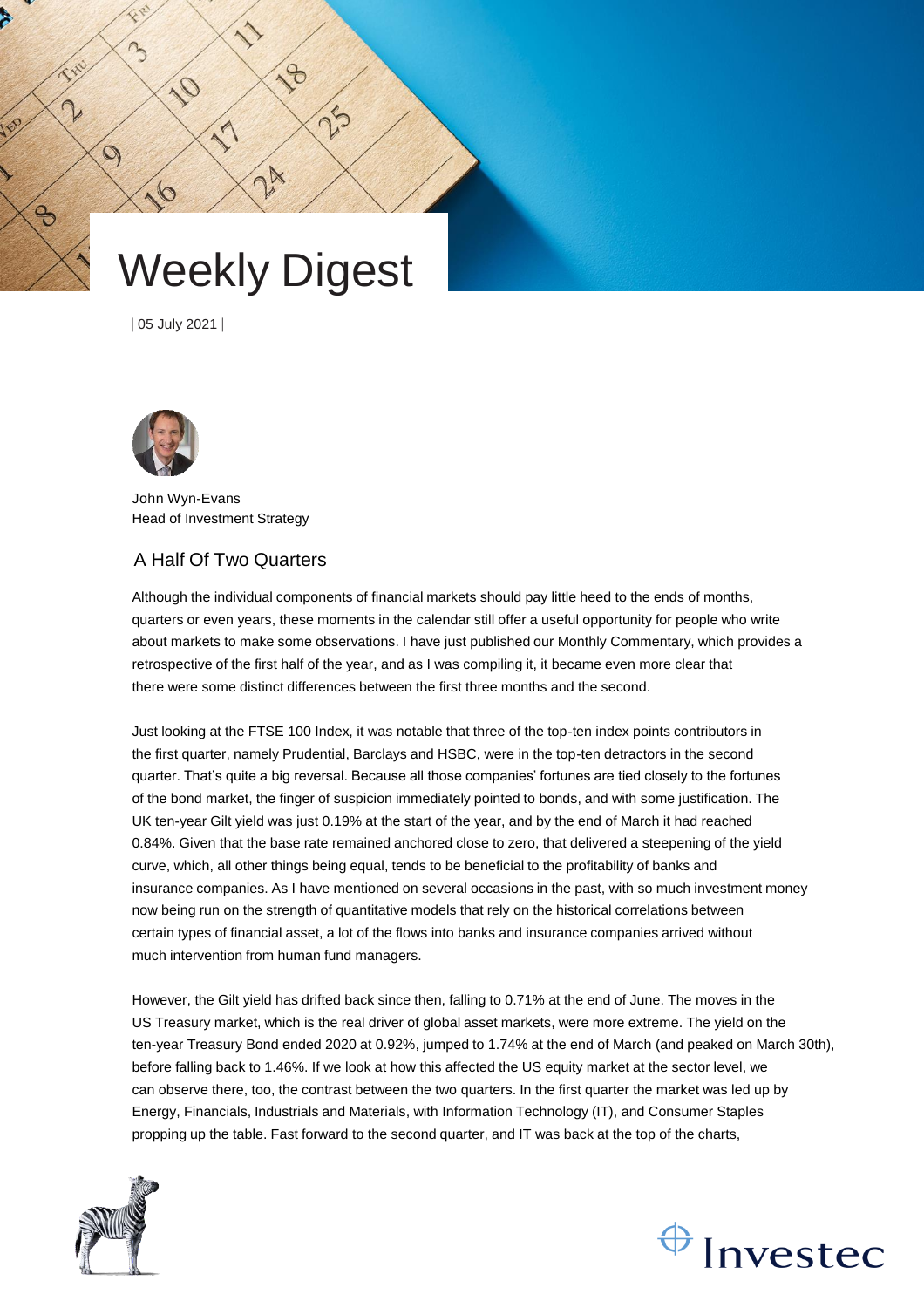followed by Real Estate and Communications Services (home of Alphabet and Facebook – essentially viewed as "tech" stocks too). At least the previous leaders still made positive returns while underperforming, testament to the huge amount of liquidity that is still being attracted to equities.

The notable relative losers in both quarters were Consumer Staples and Utilities, owing to the fact, dare I say, that they are deemed to be too dull for investors currently. They have neither the virtue of supernormal long-term growth and returns potential, nor immediate exposure to the reopening trade.

Perhaps even more important than the influence of nominal bonds yields is the role of real bond yields - the difference between the nominal yield and inflation expectations. Historically, investors might have expected the ten-year Treasury bond to yield 3% or so more than expected inflation, enabling them to lock in a safe real return without taking much risk. The real yield turned decisively negative following the financial crisis, owing to a combination of low actual growth, low expected growth and central bank intervention to suppress yields. It popped back into positive territory when the Federal Reserve started to tighten policy (and reduce asset purchases) in 2013, and remained relatively steady until 2019, when growth fears emerged again, and the Fed intervened once more. It's worth remembering that real yields were falling even before the COVID pandemic, as talk of "secular stagnation" persisted, but COVID turbo-charged the move further into negative territory, with the nadir being -1.08% in August 2020, and again at a similar level in February 2021. The subsequent squeeze up to a real yield of -0.58% in March took some of the steam out of equities in aggregate, but favoured cyclical and value stocks exposed to the economic recovery (what we prefer to describe as "short duration" stocks), very much at the expense of the big growth companies ("long duration"). The real yield was -0.63% at the beginning of April, falling to -0.86% at the end of June. Hence one reason for the latest IT rally, helped along by an excellent trading performance.

What has happened most recently? The biggest shift has been in the Fed's messaging, revealed at its last meeting a couple of weeks ago. In acknowledging the risk of higher future inflation, and bringing forward the timeline for tightening policy, it somewhat counterintuitively pushed bond yields even lower. That doesn't normally happen when the Fed talks about raising rates sooner rather than later, but this time the difference is that investors now believe that there is less risk of the Fed losing control of inflation and "getting behind the curve". One can see evidence for this in the inflation breakeven rates which represent the difference between yields on nominal bonds and those on inflation-protected bonds. The two-year breakeven rate has fallen back from a May peak of 2.95% to a current 2.68%. There have been similar moves down right along the curve.

The key observation here is that relative performance within the equity market is being driven primarily by real bond yields, and they, in turn, are being driven by a combination of central bank behaviour and inflation expectations. Given that the majority of investors (at least according to investment bank surveys) seem to believe that bond yields are going to be higher by year end and that the current inflation spike is deemed to be transitory, that would suggest that real yields are going to rise again at some point. If that's correct, it does not necessarily mean that equity markets are headed for a big fall, but it is more probable that the short duration stocks and sectors will perform better on a relative basis than they did in the second quarter. But an awful lot still depends on COVID developments, the pace of economic reopening, and the speed of rebalancing in global supply chains.

Following on from last week's comments about the COVID Delta variant and the race to vaccinate, I note that infection rates in Spain are up 100% on a 7-day rolling average basis from the previous week, although from a pretty low base, admittedly. Spain's current vaccination rates of 56% (of the whole population) having had one dose and 39.5% two doses are remarkably similar to the UK's rates of 58% and 37% respectively when the Delta variant really started to make its presence felt here at the beginning of June. Developments in Spain



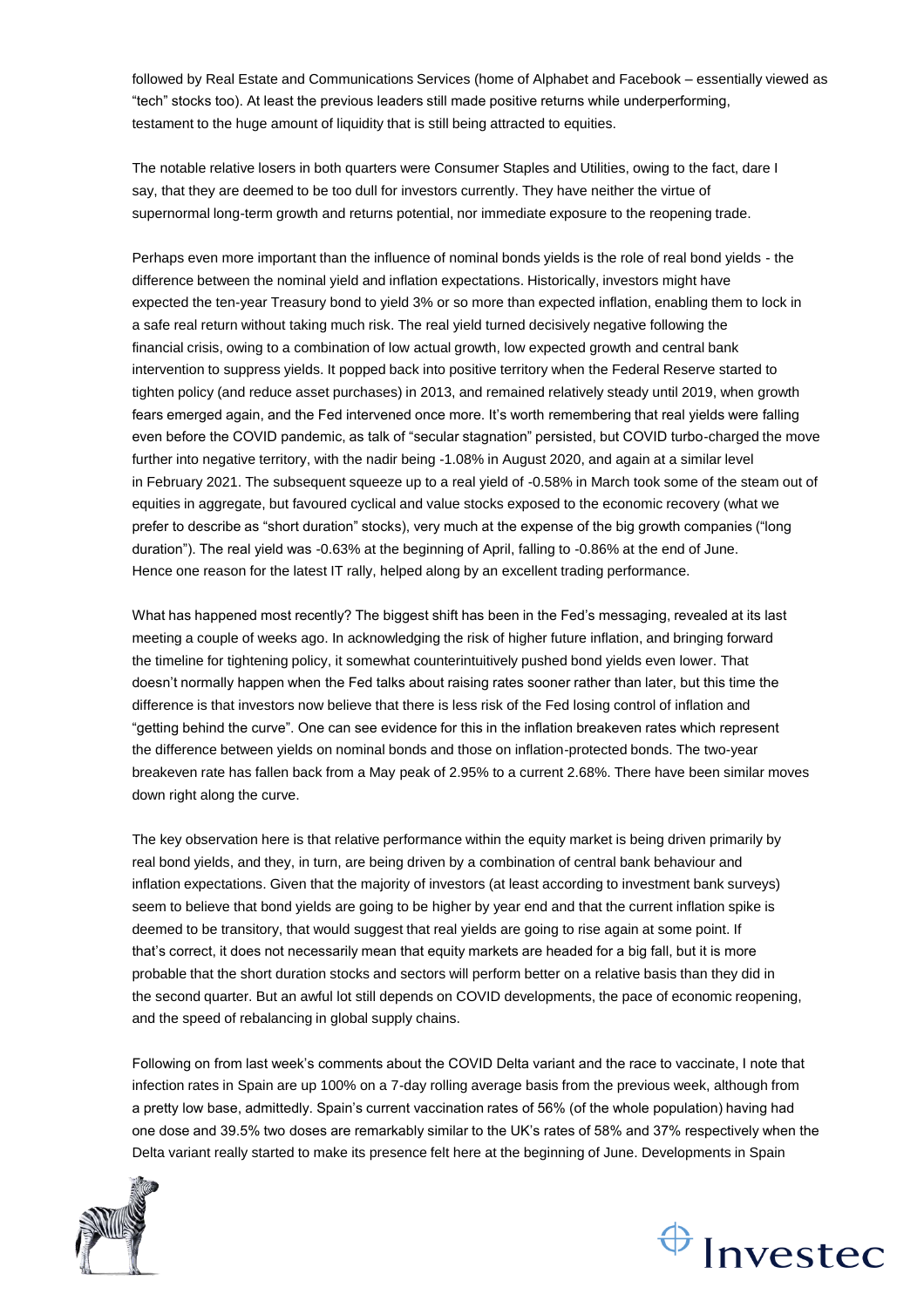will be watched closely, as it could be the next big test case for the breaking of the link between overall infection rates and the levels of severe infections, hospitalisations and deaths.

I usually travel to Spain around this time of year for a long weekend of golf, but this year's trip is delayed until the end of September (fingers crossed for that). One feature of the journey down is that the plane is always half full of hen parties and stag dos. It appears that more of them are staying on these shores this year, because walking in the Liverpool Street/Shoreditch area of London on Saturday afternoon required a lot of hen and stag dodging (not to mention the football fans). At least everyone was looking bright and perky at tea-time. Things were a bit messier driving through the same area at 11pm on the way home from dinner. Spain's loss…

And the final word on COVID this week comes from the US, where, over the weekend, a Washington Post/ABC News poll showed that more than a quarter of people in the country are unlikely to get a COVID-19 shot, with 20% saying they definitely won't and 9% saying they probably won't. Interestingly, this poll news came out just as Dr Fauci, the President's chief medical advisor, told the country that 99.2% of recent COVID deaths in the US were in the unvaccinated population. You can lead a horse to water, but you can't make it have a vaccine.